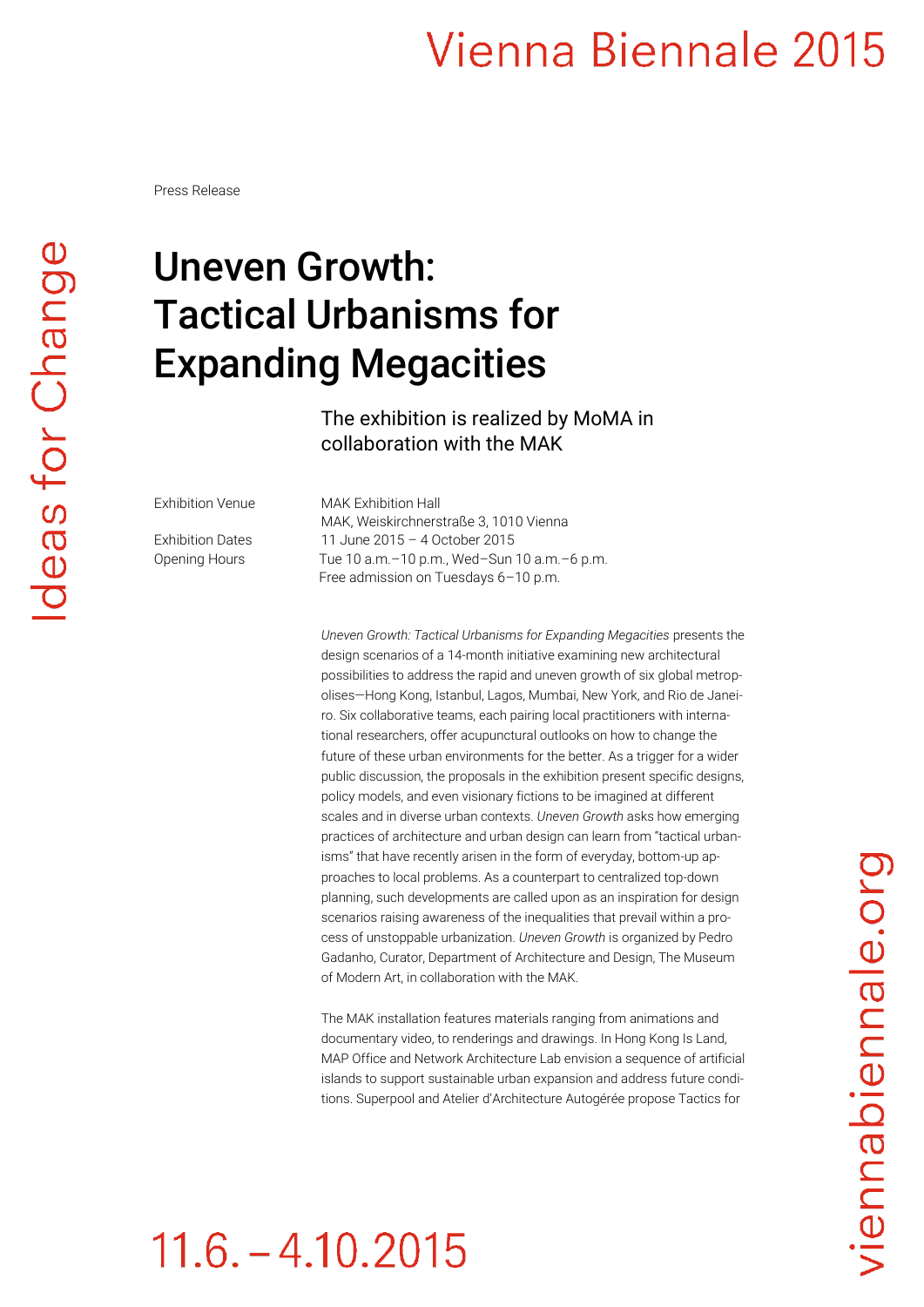Page 2

Resilient Post-Urban Development, an open-source citizen-driven regeneration of Istanbul's TOKI mass housing complexes. In Lagos Tomorrow, NLÉ and Zoohaus/Inteligencias Colectivas explore innovative prototypes for the city's energy, water, and transportation networks. For Mumbai, URBZ and Ensamble Studio/MIT-POPlab propose Reclaiming Growth, in which inhabitants of the city's homegrown neighborhoods reclaim development for themselves. In The Other New York, SITU Studio and CohStra conceive two approaches to the provision of affordable housing and community-wide improvements. For Rio de Janeiro, RUA Arquitetos and MAS Urban Design ETH's propose The Carioca Way of City Making, a catalogue of everyday consumer products promoting the city as a collective endeavor.

Tactical urbanism is a highly pragmatic movement that applies to a spectrum of designers, from those who perform guerilla interventions of shortterm change to those who seek to prod, provoke, or stimulate the political process toward incremental realization of fragments of what might be larger networks. In parallel with the design scenarios, an online platform [\(uneven-growth.moma.org\)](http://uneven-growth.moma.org/) invites the public to contribute examples of tactical urban practices, as they are already mitigating inequality worldwide. A selection of submissions to the website will be featured in the MAK installation, placing projects by the public in dialogue with the proposals by the six teams.

The design scenarios of *Uneven Growth* are the culmination of a workshop phase during which the collaborating teams responded to the theme and developed proposals under the curatorial and critical guidance of MoMA's Department of Architecture and Design and an advisory board that included Saskia Sassen, David Harvey, Ricky Burdett, Neil Brenner, Nader Tehrani, Michael Sorkin, Marc Angélil, and Teddy Cruz. Workshops were held at MoMA PS1 in October 2013, The Value Factory in Shenzhen in December 2013, and MAK in June 2014. The exhibition's presentation at the Vienna Biennale follows a presentation at MoMA in November 22, 2014–May 25, 2015.

#### Reclaiming Growth

#### URBZ: user-generated cities, Mumbai + Ensamble Studio/MIT-POPlab,

Although Mumbai is often represented in bipolar terms as a city of slums and high-rises, its diversity of built forms represents the creative ways its inhabitants occupy urban space. Unplanned neighborhoods that have grown incrementally within a disproportionately small share of the city's land now absorb over half of the metropolis's 12 million residents. Many of them live in tiny "tool houses" that merge living and working spaces,

## $11.6 - 4.10.2015$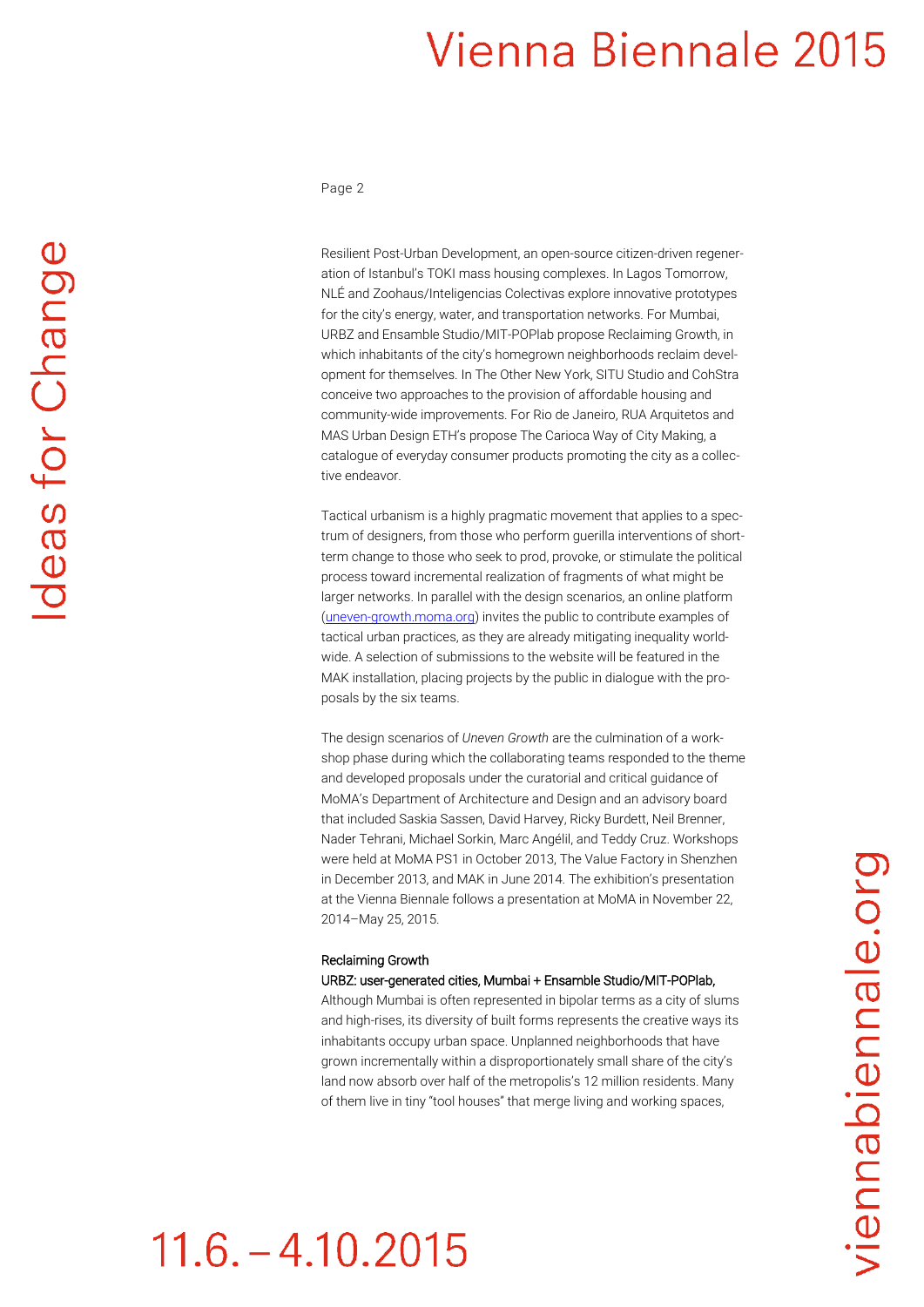Page 3

generating value through use rather than from land speculation. In the name of redevelopment, however, these neighborhoods are being replaced by single-function high-rises, revealing the arrested imagination of the authorities.

Instead of seeing slums in need of clearance, Reclaiming Growth perceives neighborhoods in different stages of evolution. Rather than a tabula rasa, each homegrown neighborhood is seen as a "tabula pronta"—an environment shaped over time by users' needs and aspirations, possessing qualities that can drive their own development. The air is proposed as new territory where live-work conditions and public infrastructures recover their rightful place, liberating the excessive pressure on the land. This is not a speculative future, but an expanded present where inhabitants can reclaim growth for themselves.

#### Hong Kong Is Land MAP Office + Network Architecture Lab

Compressed between sea and mountains, Hong Kong is characterized by its extreme density and geography. A collection of more than 250 islands, the city/territory is under pressure from Beijing to absorb new waves of mainland migrants, which would require accommodating a 50 percent increase in its population of 7.2 million. The threat of exponential population growth, in combination with scarce land resources and rising sea levels, provides an opportunity to test an artificial island scheme that could extend to the Pearl River Delta and further along the Chinese coastline.

Man-made islands offer the possibility of sustainable urban expansion with new modes of living, working, and entertaining. With distinct geographic and physical boundaries, these paradigmatic spaces can exaggerate the logic of existing urban spaces. Hong Kong Is Land proposes eight new artificial islands to address current conditions while considering situations that will arise in the near future. Beyond offering a response to Hong Kong's unbalanced geography, the scenarios suggest a new language through which to raise global awareness of contemporary issues. Myths, legends, fictions, stories—as many narratives as possible are required to define the contours of a new territory.

#### The Other New York SITU Studio + Cohabitation Strategies (CohStra)

 $11.6 - 4.10.2015$ 

Over the past two decades, global investment and profit-driven development have engineered New York's social divide. Deregulation of private rental housing, withdrawal of funds for rental subsidies for the poor, and

# deas for Change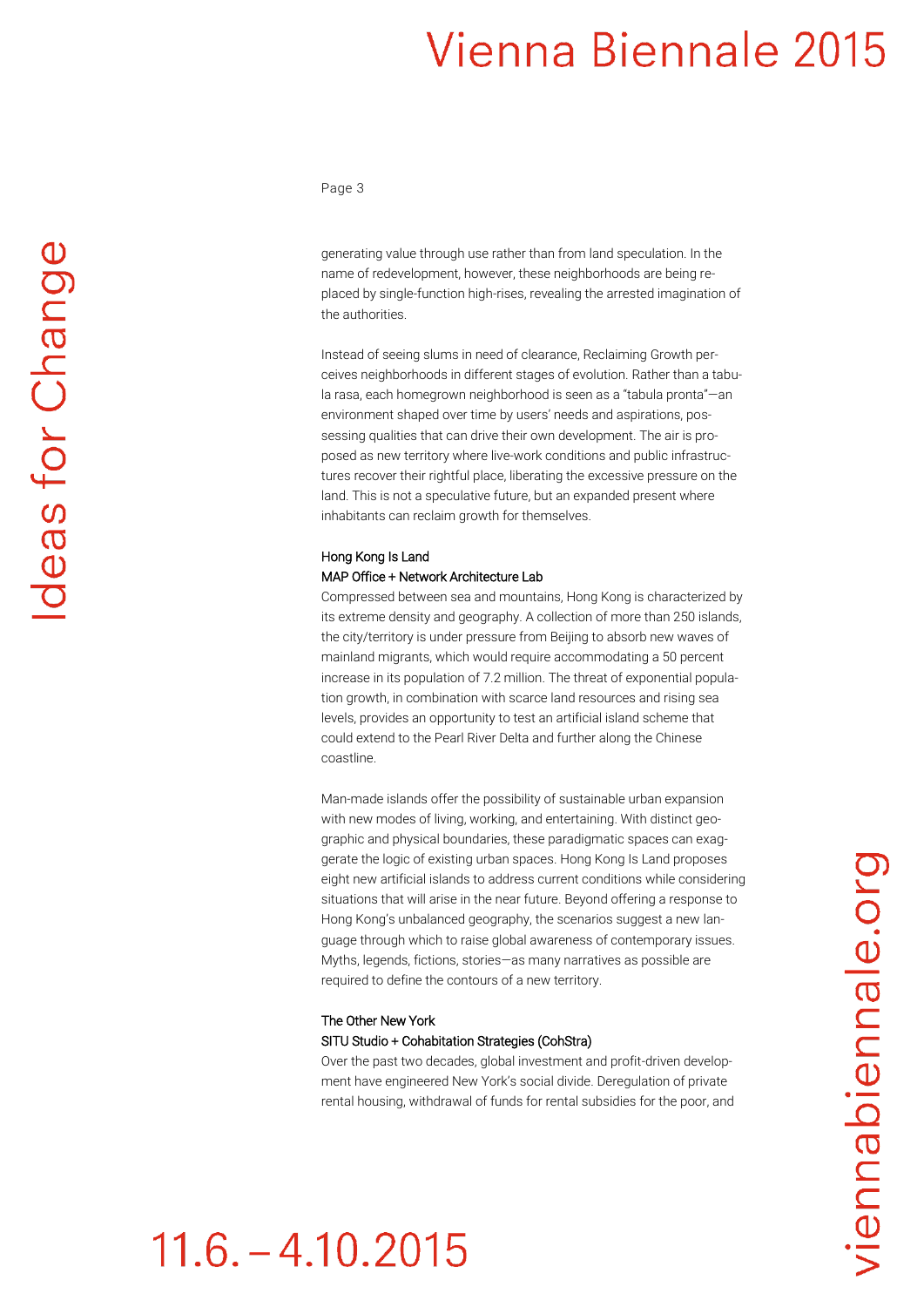Page 4

wage stagnation have created a crisis of affordability. A lesser-known consequence of this is an informal rental market that has illegally adapted apartments and houses to accommodate the lowest-paid populations. More than a century ago, Jacob Riis identified this same injustice: poor citizens, made invisible within existing housing stock, are left out of the policies and design decisions that shape their homes.

Two alternative approaches address New York's unevenness. Cohabitation Strategies proposes Cooperative Housing Trusts that challenge traditional conceptions of property. Land and buildings are owned collectively by tenants, community stakeholders, nonprofits, and city authorities, which guarantees permanent affordable housing while building social equity. SITU Studio proposes Community Growth Corporations that open up underutilized spaces to incremental growth. Outer-borough neighborhoods leverage undeveloped air rights to collectively finance communitywide improvements, facilitating a new informal rooftop urbanism for a city with scarce remaining land.

#### Lagos Tomorrow

 $11.6 - 4.10.2015$ 

#### NLÉ + Zoohaus/Inteligencias Colectivas

Nigeria, Africa's largest economy and most populous country, is inhabited by over 170 million people. Lagos, its commercial capital, is home to about 20 million people. All Lagosians, regardless of social or economic status, face certain common challenges. While oil is cheap, the state energy network is only reliable for about three hours a day in many areas. Nearly 30 percent of Lagos state is covered by water, yet water is highly underutilized and inadequately managed. Bad roads compound poorly connected public transportation. Urban growth is so rapid that strategies to improve public services devised by authorities and city planners become obsolete before implementation. To counter income disparities most citizens have to set up their own businesses, often in semi-illegal conditions.

To bridge physical and socioeconomic gaps, Lagos Tomorrow examines three challenges—energy, water, and transportation—and rethinks them as opportunities. Using two representation tools—a map that echoes Lagos's complex reality and a catalogue of local inventions, situations, and players—prototypes are proposed to enrich the city, envisioned as part of a future urban reality that merges the day-to-day skills of informal bottomup initiatives with official top-down plans.

## viennabiennale.org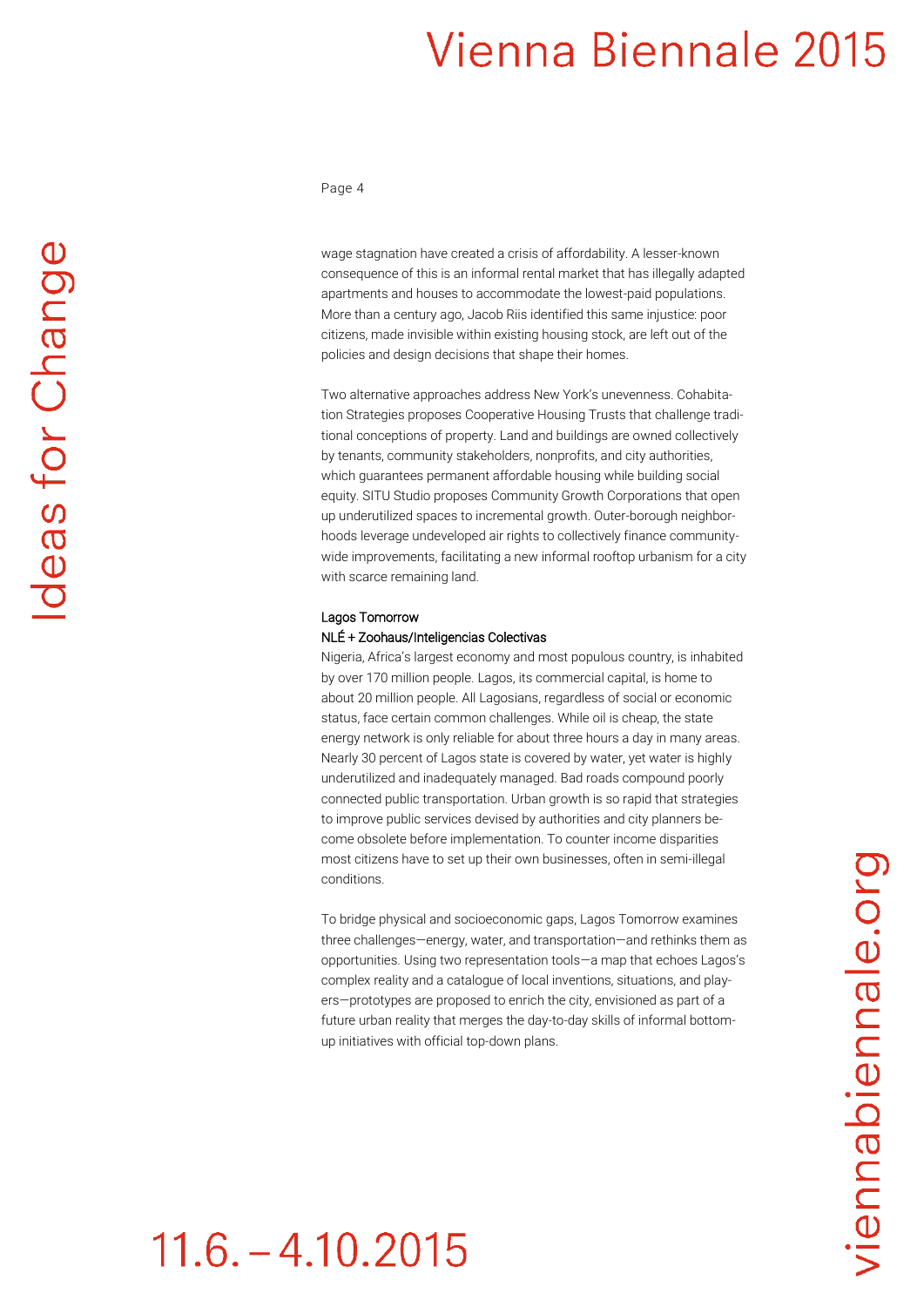Page 5

#### The Carioca Way of City Making RUA Arquitetos + MAS Urban Design, ETH Zurich

Unevenness is a dominant feature of Rio de Janeiro, making it exemplary of Brazil's reputation as an unequal country. However, this strong polarization is about to change because Brazil's income distribution has drastically shifted during the last seven years—in Rio, 60 percent of favela residents now belong to an emerging middle class. Rio's government and its prevailing economic system, which privileges business interests, are transforming the city into a setting for market-driven development. However, the discontent of large portions of the population, demonstrated by recent protests, expresses the gap between the aspirations of an emerging consumer class and the lack of urban equality.

The *cariocas* (Rio's inhabitants) have always found ways to appropriate their built environment through *puxadinhos*—add-ons to existing structures made from leftover materials. Inspired by *puxadinhos*, the proposed Varanda Products accommodate the logic of the market in order to transform it. Varanda Products is a catalogue of everyday consumer products that promotes city making as a collective endeavor by encouraging smallscale urban entrepreneurship with the playfulness typical of the *carioca*  way of life.

#### Tactics for Resilient Post-Urban Development Superpool + Atelier d'Architecture Autogérée

Turkey is one of the fastest-growing economies in Europe. At 14 million inhabitants and a yearly growth rate of 3.5 percent, Istanbul has benefited from this economic boom. Since the 1990s, the mass housing of its rapid urbanization has been organized predominantly through the Housing Development Agency of Turkey, Toplu Konut İdaresi Başkanlığı (TOKI), and employs a single urban typology: gated complexes of repetitive tower clusters on open land. TOKI development parallels the emergence of a new middle class in Istanbul for whom a TOKI flat is part of a dream of car and home ownership, even if this brings with it social isolation and long-term debt. In the face of continuing political, economic, and ecological uncertainties, TOKI inhabitants have to become more resilient.

Kolektif İşbirlikçi Toplum Oluşumu/The Collective and Collaborative Agency (KITO) is a post-urban development initiative that uses open-source, citizen-driven R-Urban strategies to transform TOKI complexes. KITO works at different scales to retrofit spaces, equipment, and institutions. KITO'da, an online network, creates an alternative economy, assigning value to local actions and empowering people to make, give, share, and

## $11.6. - 4.10.2015$